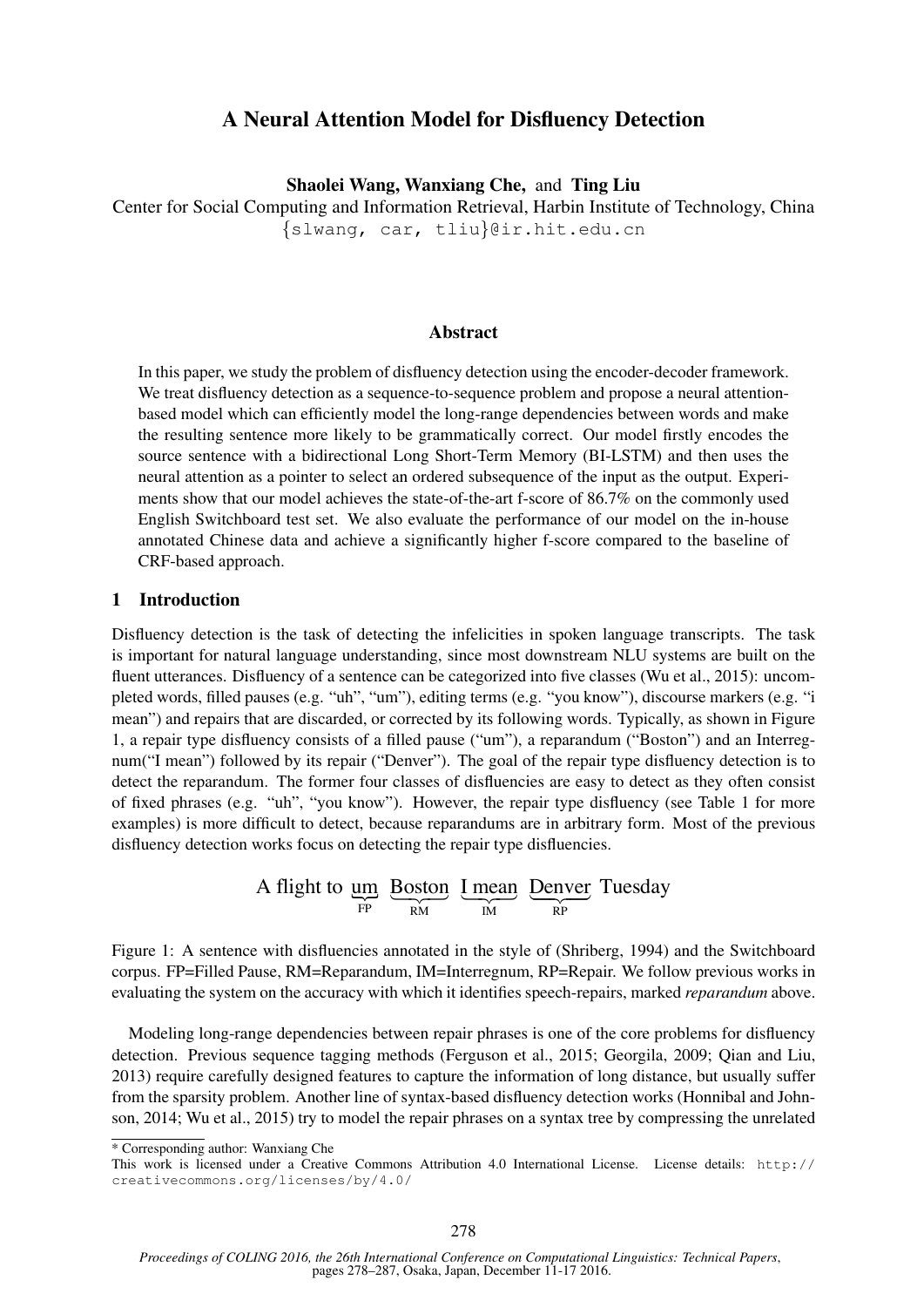they/E had/E they/E used/E to/E have/E well they do have television monitors stationed throughout our buildings. and the/E other/E one/E is/E her husband is in the navy. they/E in/E fact/E they/E just/E it was just a big thing recently.

Table 1: Sentences in which the former four classes of disfluencies have been removed. "/E" means that the word belong to a reparandum and should be deleted.

phrases and allowing the repair phrases to interact with each other. However, data that both have syntax trees and disfluency annotations are scarce. The performance of syntax parsing models (about 92% on English) also hinders disfluency detection's performance. There are also works that try to use recurrent neural network (RNN), which can capture dependencies at any length in theory, on disfluency detection problem (Hough and Schlangen, 2015). The RNN method treats sequence tagging as classification on each input token and doesn't model the transition between tags which is important in recognizing the repair phrases of multi-words. Another core problem for disfluency detection is to keep the generated sentences grammatical. However, the sequence tagging methods and RNN method have no power of modeling the linguistic structural integrity. The output of syntax-based methods is a syntax tree and can keep the output sentence grammatical in theory, but limited by the performance of syntax parsing models.

In this paper, we address the above challenges by seeing disfluency detection as a sequence-tosequence problem and presenting a neural attention-based model to learn the conditional probability of the output which is an ordered subsequence of the input, inspired by the work of (Rush et al., 2015; Vinyals et al., 2015). Our model repurposes the attention mechanism (Bahdanau et al., 2014) to create pointers to the input elements. More specifically, we first encode the input sentence with a bidirectional Long Short-Term Memory (BI-LSTM) and then use the neural attention as a pointer to select a member of the input sequence as the output. In the decoding process, we use the attention mechanism only over the candidate words within a window and select the word with the maximum attention weight in each step. Once a word is selected, all the candidate words before it will be labeled as reparandum and be deleted.

While our neural attention-based model is structurally simple, it is very suitable for disfluency detection for that (1) taking into account the language model and a constrained vocabulary (words appear in the input sentence) during generation, which makes the resulting sentence more likely to be grammatically correct, and (2) utilizing the global representation of the input for generating, and selecting the word by joint decision with our neural attention mechanism, which can effectively model the long-range dependencies.

Experiments show that our model achieves the state-of-the-art f-score of 86.7% on the commonly used English Switchboard test set. We also evaluate the performance of our model on Chinese annotated data. As there is no public disfluency data in Chinese, we annotate 200k Chinese sentences manually for training and testing. We achieve a 61.4% f-score with more than 7 points gained compared to the CRF-based baseline, showing that our models are robust.

Our original major contributions in this paper include:

- We firstly study the problem of disfluency detection using the encoder-decoder framework.
- We propose a novel neural attention-based model for disfluency detection, and demonstrate its effectiveness on both English Switchboard corpus and in-house annotated Chinese corpus.

# 2 Background: Neural Models for Sequence-to-sequence Learning

Sequence-to-sequence learning can be expressed in a probabilistic view as maximizing the likelihood of observing the output (target) sequence given an input (source) sequence.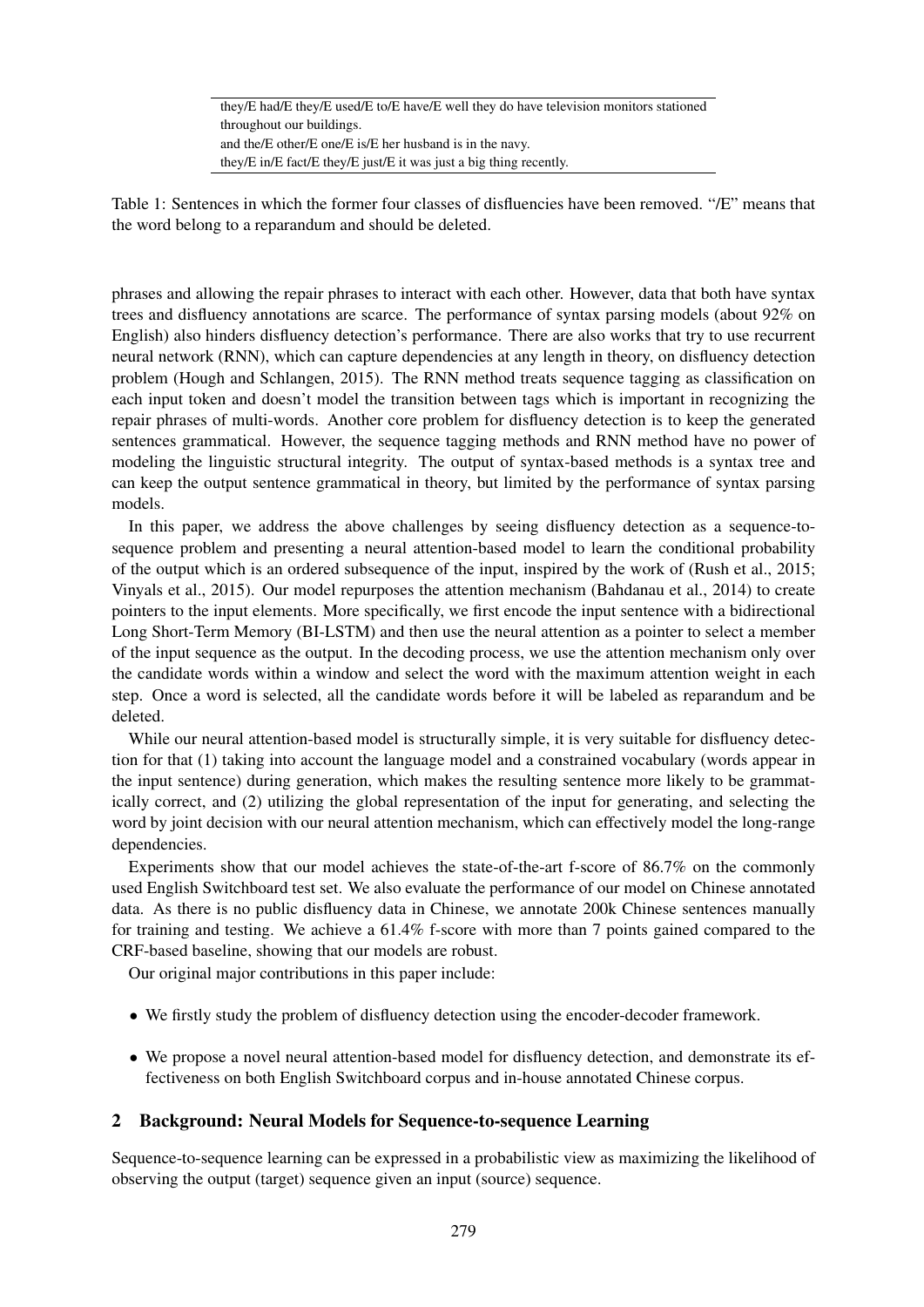#### 2.1 RNN Encoder-Decoder

RNN-based Encoder-Decoder is successfully applied to real world sequence to sequence tasks, first by (Sutskever et al., 2014; Cho et al., 2014). In the Encoder-Decoder framework, the source sequence  $X = [x_1, ..., x_T]$  is converted into a fixed length vector c by the encoder RNN, i.e.

$$
h_t = f(x_t, h_{t-1}); \quad c = q({h_1, ..., h_T})
$$
\n(1)

where  $h_t \in R^n$  is a hidden state at time t, and c is a vector generated from the sequence of the hidden states. f and q are some nonlinear functions. (Sutskever et al., 2014) used an LSTM as f and  $q({h_1, ..., h_T}) = h_T$ , for instance.

The decoder is often trained to predict the next word  $y_t$  given the context vector c and all the previously predicted words  $\{y_1, ..., y_{t-1}\}$ . In other words, the decoder defines a probability over the translation y by decomposing the joint probability into the ordered conditionals:

$$
p(y) = \prod_{t=1}^{T} p(y_t | \{y_1, ..., y_{t-1}\}, c),
$$
\n(2)

where  $y = \{y_1, ..., y_{t-1}\}$ . With an RNN, each conditional probability is modeled as

$$
p(y_t \mid \{y_1, \dots, y_{t-1}\}, c) = g(y_{t-1}, s_t, c),
$$
\n(3)

where g is a nonlinear, potentially multi-layered, function that outputs the probability of  $y_t$ , and  $s_t$  is the hidden state of the RNN. Note that  $y_t$  belongs to a fixed output vocabulary dictionary.

#### 2.2 The Attention Mechanism

The attention mechanism was first introduced to sequence to sequence (Bahdanau et al., 2014) to release the burden of summarizing the entire source into a fixed-length vector as context. Instead, the attention uses a dynamically changing context  $c_t$  in the decoding process.  $c_t$  at each output time t is computed as follows:

$$
u_{tj} = v^T \tanh(W_1 h_j + W_2 s_{t-1}) \quad j \in (1, ..., n)
$$
  
\n
$$
a_{tj} = \frac{\exp(u_{tj})}{\sum_{k=1}^T \exp(u_{tk})} \quad j \in (1, ..., n)
$$
  
\n
$$
c_t = \sum_{j=1}^n a_{tj} h_j
$$
\n(4)

where  $s_{t-1}$  is the decoder hidden states for time  $t - 1$ . v,  $W_1$ , and  $W_2$  are learnable parameters of the model. Lastly,  $c_t$  and  $s_{t-1}$  are concatenated as the hidden states which will be used for making predictions and fed to the next time step in the decoder RNN. We call  $u_{tj}$  a relevance score, or an alignment weight of the  $j$ -th input. Note that the vanilla attention mechanism compute the relevance among all the input each step.

### 3 Model Description

Disfluency detection requires that the output should be an ordered subsequence of the input. The vanilla sequence-to-sequence approach(Sutskever et al., 2014) requires the size of the output dictionary to be fixed a priori, which means that it can only generate one word of the output dictionary at any step. Because of this constraint, we cannot directly apply the vanilla sequence-to-sequence framework to disfluency detection, since it (1) may generate a word out of the input, (2) can't generate the word out of the fixed output dictionary but in the input when applying the model on the test set, and (3) has no power of modeling the order of the generated words. To address the constraint, we propose a new attention-based model as illustrated in Figure 2. Our model is still an encoder-decoder framework in a slightly generalized sense.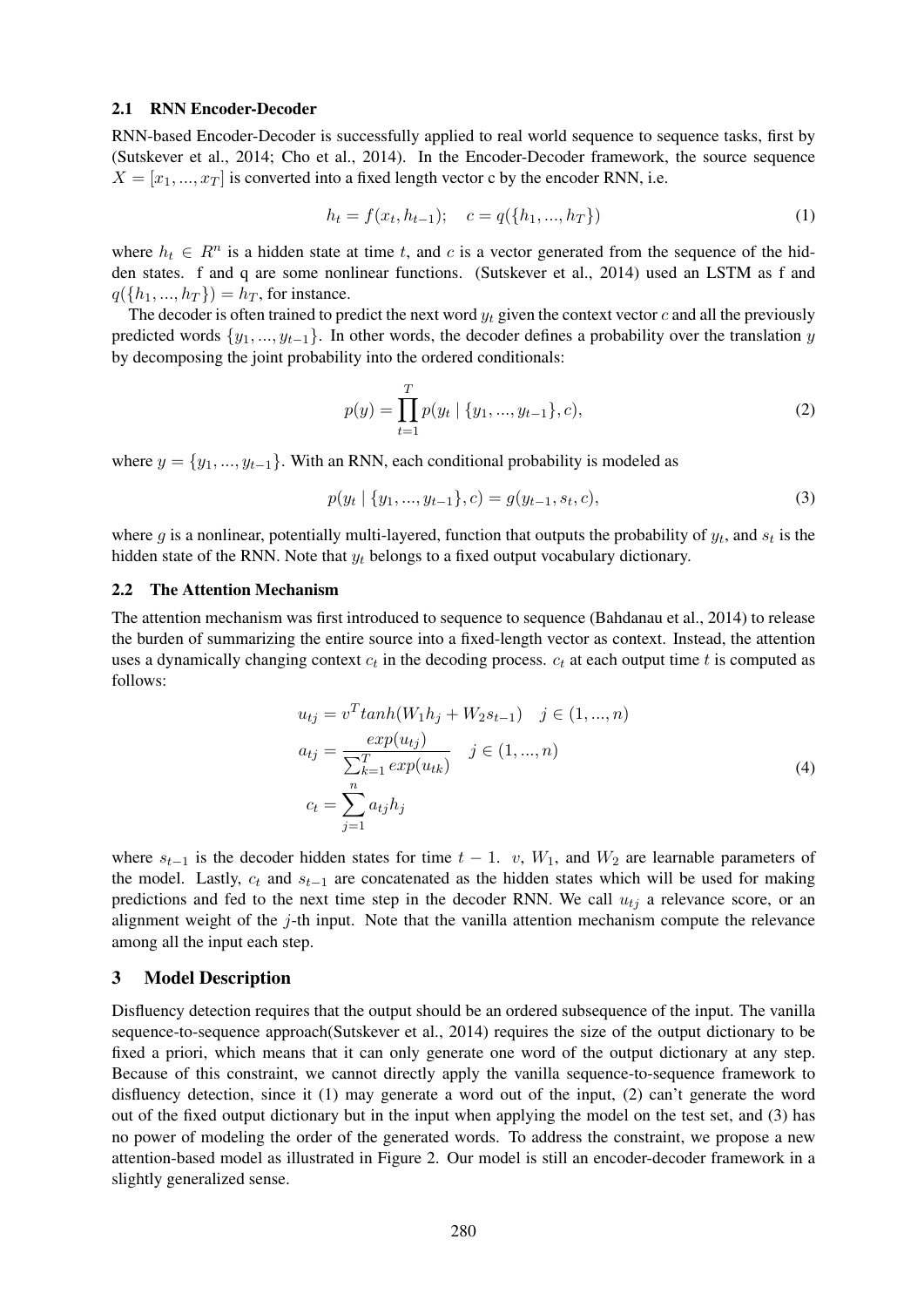

Figure 2: our attention-based network: An encoding RNN converts the input sequence to a vecter that is fed to the generating network. At each step, the generating network produces a vector that modulates a content-based attention mechanism over the words in a window. The word with maximum attention value is selected.

#### 3.1 Input representation

To represent each input token, we use four vectors: a learned word embedding  $w$ ; a fixed word embedding  $\tilde{w}$ ; a learned POS-tag embedding p; a hand-crafted feature representation d. The four vectors are concatenated together, transformed by a matrix  $V$  and fed to a rectified layer to learn feature combination, as

$$
x = max\{0, V[\tilde{w}; w; p; d] + b\}
$$
\n<sup>(5)</sup>

where  $[\tilde{w}; w; p; d]$  means the concatenation.

We extract two kinds of hand-crafted discrete features (as shown in Table 2) for each token in a sentence and incorporate them into our neural networks by translating them into the 0-1 vector d. The dimension of d is 78, which equals to the number of discrete features. For a token  $x_t$ ,  $d_i$  fires if  $x_t$ matches the i-th pattern of the feature templates. The duplicate features care whether  $x_t$  has a duplicated word/POS-tag in certain distance. The similarity features care whether the surface string of  $x_t$  resembles its surrounding words.

| duplicate features                                                                                                             |
|--------------------------------------------------------------------------------------------------------------------------------|
| $Dupiterate(i, w_{i+k}), -15 \le k \le +15$ and $k \ne 0$ : if $w_i$ equals $w_{i+k}$ , the value is 1, others 0               |
| $Dupiterate(p_i, p_{i+k}), -15 \le k \le +15$ and $k \ne 0$ : if $p_i$ equals $p_{i+k}$ , the value is 1, others 0             |
| $Dupiter_{i+1}, w_{i+1}, w_{i+k}, w_{i+k+1}, -4 \leq k \leq +4$ and $k \neq 0$ : if $w_i w_{i+1}$ equals $w_{i+k} w_{i+k+1}$ , |
| the value is $1$ , others $0$                                                                                                  |
| $Duplicate(p_i p_{i+1}, p_{i+k} p_{i+k+1}), -4 \leq k \leq +4$ and $k \neq 0$ : if $p_i p_{i+1}$ equals $p_{i+k} p_{i+k+1}$ ,  |
| the value is 1, others 0                                                                                                       |
| similarity features                                                                                                            |
| $fuzzyMatch(w_i, w_{i+k}), k \in \{-1, +1\}$ :                                                                                 |
| $similarity = num\_same\_letters/(len(w_i) + len(w_{i+k})).$                                                                   |
| if $similarity > 0.8$ , the value is 1, others 0                                                                               |

Table 2: Discrete features used in our neural attention-based networks.  $p$  is the POS tag.  $w$  is the word. Duplicate indicates if the two units are same. fuzzyMatch indicates the similarity of two words.

#### 3.2 Encoder

We use bidirectional LSTM-based RNN which consists of forward and backward RNNs to transform the source sequence into a series of hidden states, with each hidden state  $h_t$  corresponding to word  $x_t$ . The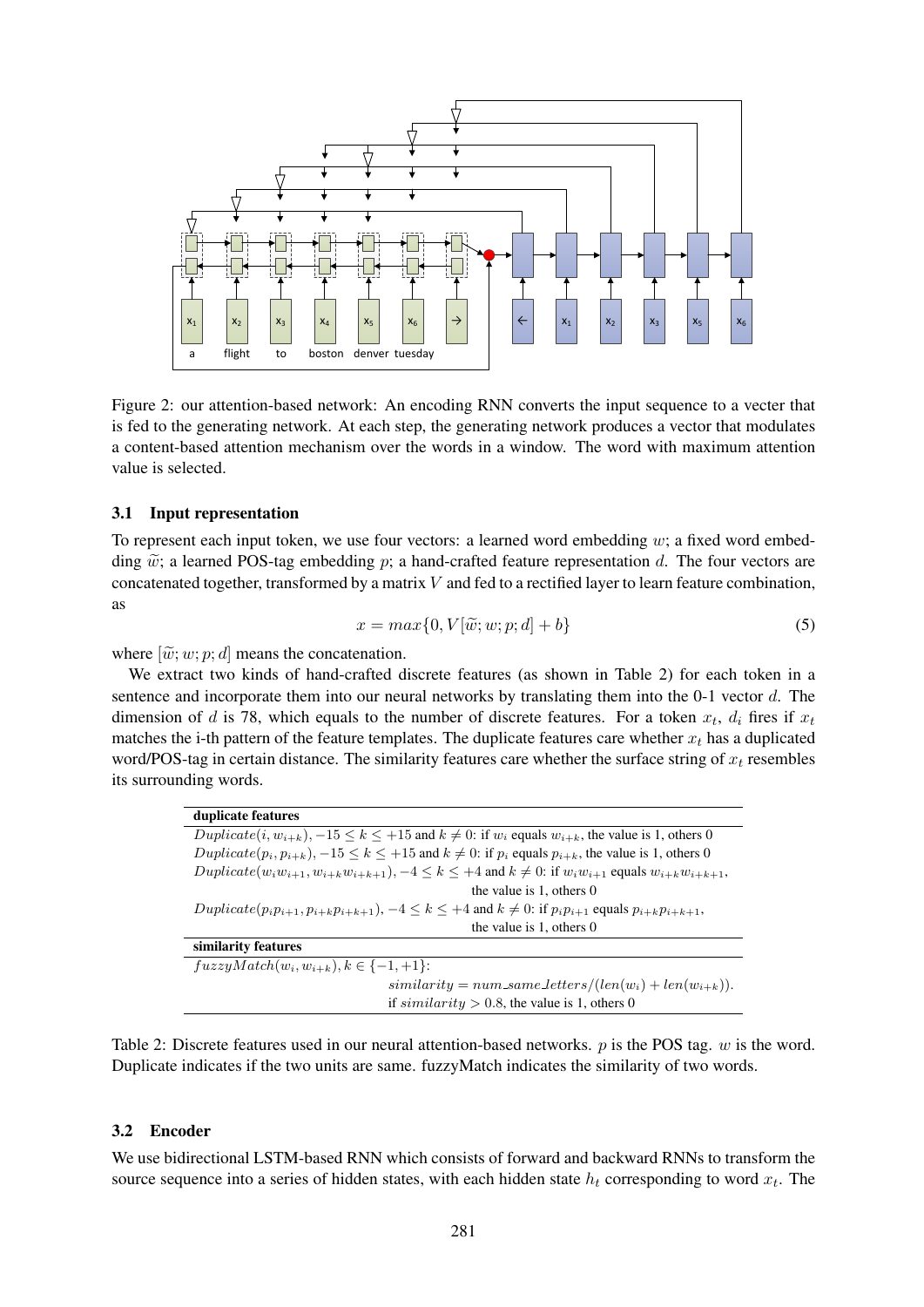Algorithm 1 : Learning algorithm of our neural attention-based model for disfluency detection

**Function:** Training instance  $(x_i, y_i)_{i=1}^N$  { $y_i$  is the positions of the words selected from  $x_i$ } 1: for  $e = 1, T$  do 2: for  $i = 1, N$  do<br>3:  $MAX\_DIS$ 3:  $MAX\_DISF.LEN \leftarrow 10, len \leftarrow length(x_i)$ <br>4:  $(h_1, ..., h_{len}) \leftarrow encode(x_i)$ 4:  $(h_1, ..., h_{len}) \leftarrow encode(x_i)$ <br>5:  $Decode\text{-}LSTM \leftarrow initial$  $Decode-LSTM \leftarrow initial_lstm(h_1, h_{len})$ 6:  $log\_probs \leftarrow \{\}$ 7:  $p \leftarrow 0, t \leftarrow 0$ <br>8: while  $p < len$ 8: while  $p < len$  do<br>9: Attention\_St  $Attention\_Start \leftarrow p,Attention\_End \leftarrow min\{p + MAX\_DIST\_LEN, len\}$ 10:  $attention \leftarrow []$ <br>11: **for** k in (Atten for  $k$  in (Attention\_Start, Attention\_End) do 12: compute the attention weight  $u_{tk}$  using Equation 6<br>13: APPEND(attention,  $u_{tk}$ ) 13: APPEND(attention,  $u_{tk}$ )<br>14: **end for** 14: **end for**  $\frac{15}{15}$ 15: position of correct =  $y_i^t$ , position of predict = p + attention.index(max{attention})) 16: APPEND( $log\_probs$ , neg  $log\_softmax(attention, position\_of\_correct - p)$ ) 17:  $t \leftarrow t + 1, p \leftarrow position\_of\_correct + 1$ 18:  $Decode\text{-}LSTM\text{.input}(x_i^{position\text{-}of\text{-}correct})$ 19: end while 20: Stochastic gradient descent update on the loss  $\lambda = sum(log\_probs)$ 21: end for 22: end for

forward RNN reads the input sequence  $x = (x_1, ..., x_T)$  in a forward direction, resulting in a sequence of hidden states  $(\overrightarrow{h_1}, ..., \overrightarrow{h_T})$ . The backward RNN reads x in an opposite direction and outputs  $(\overleftarrow{h_1}, ..., \overleftarrow{h_T})$ . We concatenate a pair of the hidden states at each time step to build a sequence of annotation vectors (h<sub>1</sub>, ..., h<sub>T</sub>) where  $h_j = [\vec{h}_j; \vec{h}_j]$ . Each annotation vector  $h_j$  encodes the information about the j-th word with respect to all the other surrounding words in the sentence.

#### 3.3 Attention-based Decoder

We address the constraint of the fixed output dictionary in vanilla sequence-to-sequence approaches by modifying the decoder framework. The mainly changes are (as shown in Algorithm 1) as bellows:

- We select a word from the candidate words  $(x_i, ... x_j)$  rather than on a fixed output dictionary in each step. This mechanism keeps all the generated words come from the input sentence and has the ability to generate a word that occurs in the test sentence but not in the train sentence.
- Once a word  $x_k$  is selected, all the words  $(x_i, ..., x_{k-1})$  will be deleted and the candidate words in the next step will be  $(x_{k+1},...x_l)$ . This mechanism keeps the selected words in the order that they appear in the input sentence.

Now the key question is how to choose the correct word from the candidate words  $(x_i, ... x_j)$  in each step t. We achieve it by selecting the word  $x_k$  with the highest relevance weight  $u_{tk}$ , which is computed by repurposing the attention mechanism of Section 2.2. The attention mechanism of Section 2.2 computes the relevance weight vector  $u_t$  on all the input sentence  $(x_1, ..., x_T)$  in each step t. This mechanism is unsuited to our task since we only need to consider the relevance weights of the subsequence  $(x_i, ... x_j)$  in each step t. Hence, we make a modification of the attention mechanism in Equation 4 and model  $p(y_t | \{y_1, ..., y_{t-1}\}, c)$  in Equation 3 as follows:

$$
u_{tk} = v^{T} \tanh(W_{1} h_{k} + W_{2} s_{t-1} + W_{3} d_{k-i}) \quad k \in (i, ..., j)
$$
  
\n
$$
p(y_{t} | \{y_{1}, ..., y_{t-1}\}, c) = softmax(u_{t})
$$
\n(6)

where  $d_{k-i}$  is the embedding of the distance between previous selected word  $x_{i-1}$  and the word  $x_k$ . The distance information is very important for our model, since the latter word is more likely to be selected when two words have similar context embeddings in disfluency detection. Once  $x_k$  is selected, we will use it to update the state of the decoder RNN and select another word from the words ranging from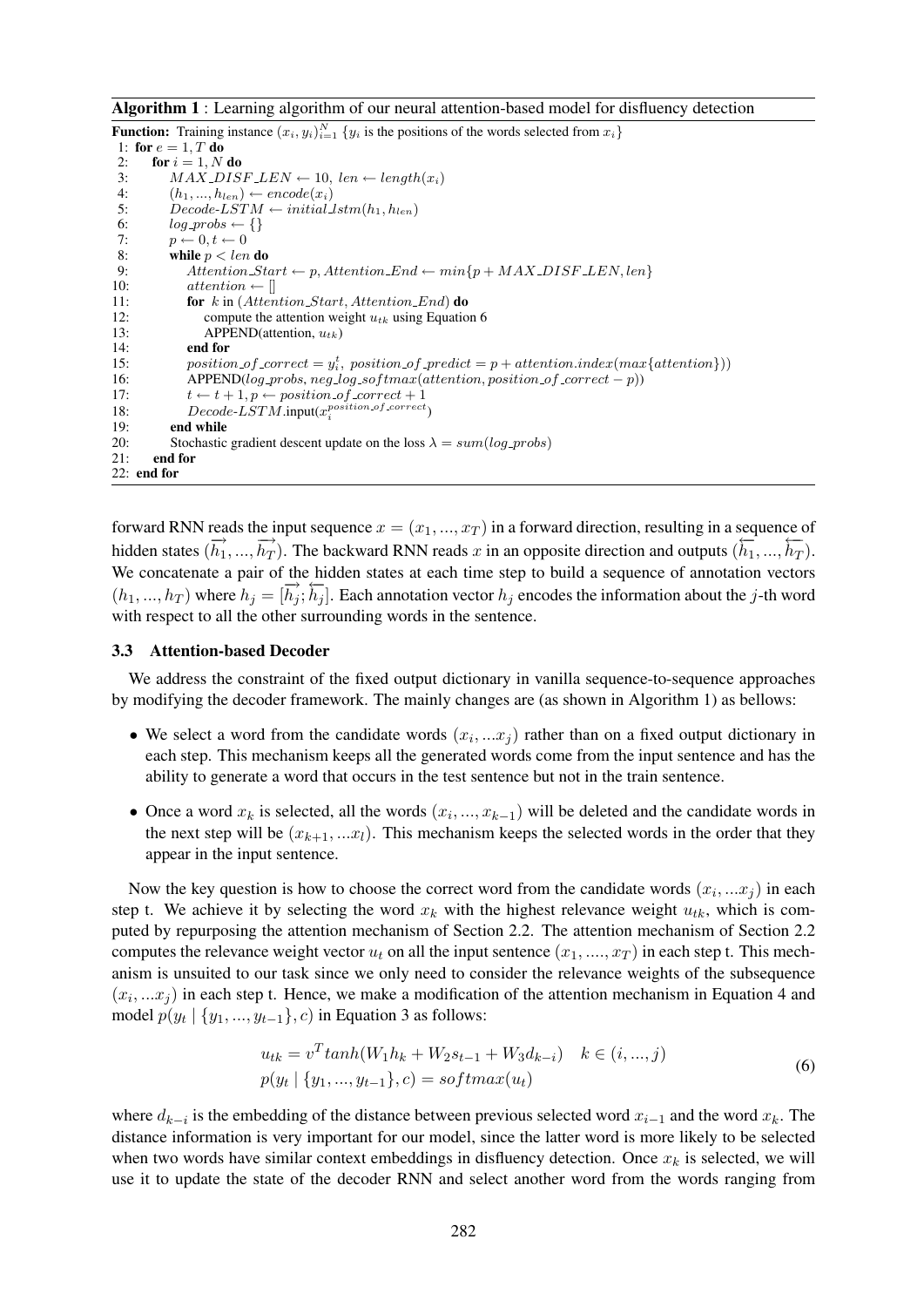$(x_{k+1},...,x_l)$  (as shown in Figure 2). To learn the parameters of our neural attention-based model, we minimize the negative log-probability of the output sequence over the input data  $\{(x_i, y_i)\}_{n=1}^N$  during training:

$$
-\sum_{i=1}^{N} log(p(y_i|x_i)) = -\sum_{i=1}^{N} log(\prod_{t=1}^{T} softmax(u_t))
$$
\n(7)

The detailed learning algorithm is shown in Algorithm 1.

## 4 Network training

#### 4.1 Parameters

Pretrained word embedding. There are lots of methods for creating word embeddings. As (Dyer et al., 2015) does, we use a variant of the skip  $n$ -gram model introduced by (Ling et al., 2015), named "structured skip  $n$ -gram", where a different set of parameters are used to predict each context word depending on its position relative to the target word. The hyperparameters of the model are the same as in the skip n-gram model defined in word2vec (Mikolov et al., 2013). We set the window size to 5, and use a negative sampling rate to 10. The AFP portion of English Gigaword corpus (version 5) is used as the training corpus.

Hyper-Parameters. The LSTMs of both encoder and decoder has two hidden layers and their dimensions are set to 100. Pretrained word embeddings have 100 dimensions and the learned word embeddings have also 100 dimensions. Pos-tag embeddings have 12 dimensions. The dimension of distance d in Equation 6 is set to 8.

Parameter initialization. The learned parameters in the neural networks are randomly initialized with uniform samples from  $\left[-\sqrt{\frac{6}{r+1}}\right]$  $\frac{6}{r+c}$ ,  $+\sqrt{\frac{6}{r+1}}$  $\frac{6}{r+c}$ , where r and c are the number of rows and columns in the parameter structure.

### 4.2 Optimization Algorithm

Parameter optimization. Parameter optimization is performed with stochastic gradient descent (SGD) with an initial learning rate of  $\eta_0 = 0.1$  and a gradient clipping of 5.0. The learning rate is updated on each epoch of training as  $\eta_t = \eta_0/(1 + \rho t)$ , in which t is the number of epoch completed and the decay rate  $\rho = 0.05$ .

Early Stopping. We use early stopping (Giles, 2001) based on performance on dev sets. The best parameters appear at around 12 epochs, according to our experiments.

**Dropout Training.** To reduce overfitting, we apply the dropout method (Srivastava et al., 2014) to regularize our model. We apply dropout not only on input and output vectors of LSTM, but also between different hidden layers of LSTM. We observe a significant improvement on model performances after using dropout.

Unknown Word Handling. As described in section 3, the input layer contains a learned vector representation for the word w and a corresponding fixed pretrained vector representation  $\tilde{w}$ . We randomly replace the singleton word in the training data with the UNK token during training, but keep corresponding  $\tilde{w}$  unchanged. This technique can deal with out-of-vocabulary words.

# 5 Experiments

#### 5.1 Settings

Dataset. Firstly, we conduct our experiments on the English Switchboard corpus. Following the experiment settings in (Charniak and Johnson, 2001; Honnibal and Johnson, 2014; Wu et al., 2015), we use directory 2 and 3 in PARSED/MRG/SWBD as our training set and split directory 4 into test set, development set and others. We extract the repair disfluencies according to the EDITED label in the Switchboard corpus. Following (Honnibal and Johnson, 2014), we lower-case the text and remove all punctuations and partial words<sup>1</sup>. We also discard all the 'um' and 'uh' tokens and merge 'you know'

<sup>&</sup>lt;sup>1</sup> words are recognized as partial words if they are tagged as 'XX' or end with '-'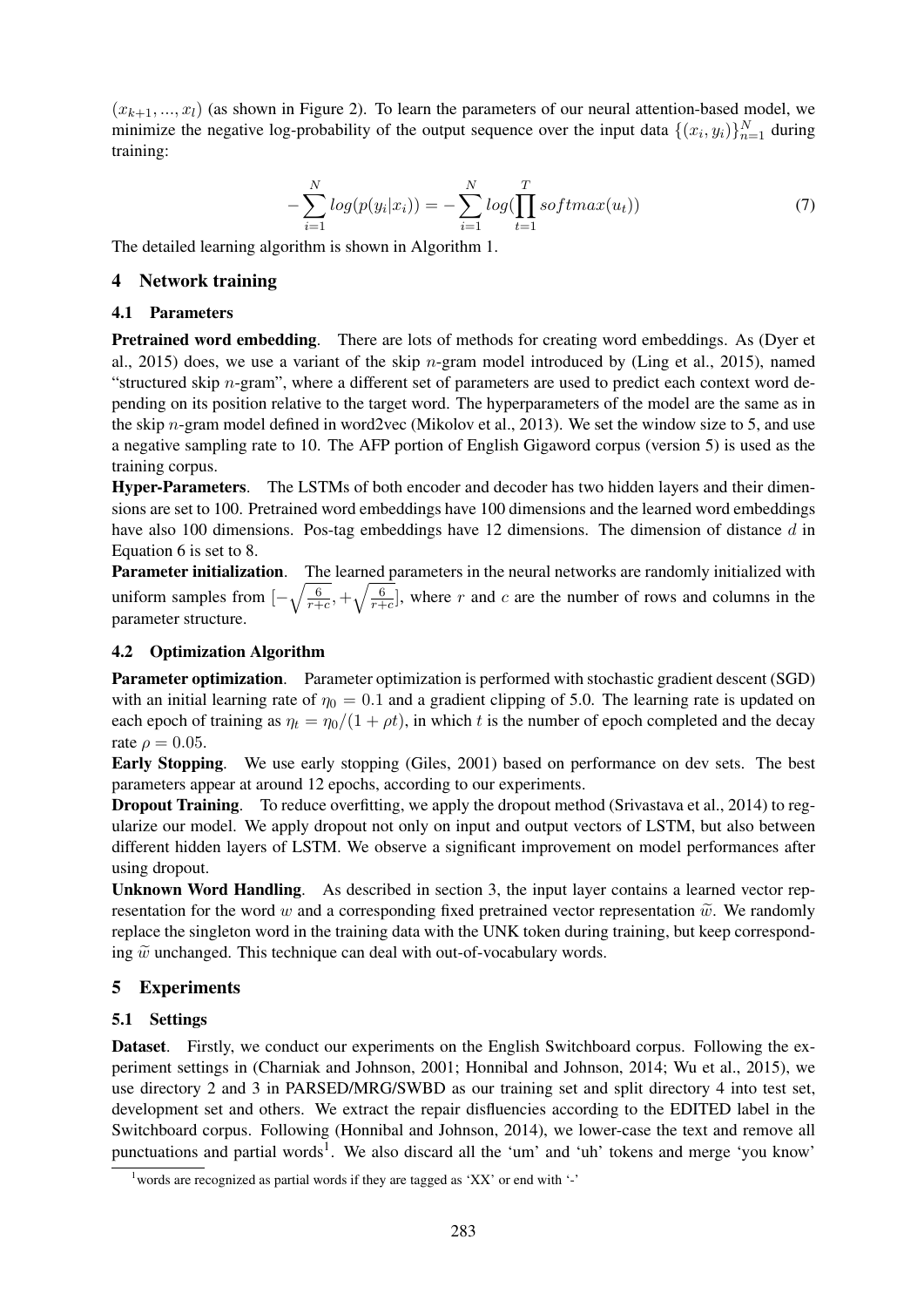| Method                                         | Dev   |       |                  | Test |       |       |
|------------------------------------------------|-------|-------|------------------|------|-------|-------|
|                                                |       |       | F1               |      |       | F1    |
| <b>CRF</b>                                     | 93.8% | 77.7% | $85.0\%$   92.0% |      | 74.5% | 82.3% |
| Attention-based method 93.0% 81.6% 86.9% 91.6% |       |       |                  |      | 82.3% | 86.7% |

Table 3: Experiment results on the development and test data of English Switchboard data.

| <b>Method</b>                             | P        |       | F1       |
|-------------------------------------------|----------|-------|----------|
| Attention-based                           | 91.6%    | 82.3% | 86.7%    |
| $M^3N$ (Oian and Liu, 2013)               |          |       | $84.1\%$ |
| Joint Parser (Honnibal and Johnson, 2014) |          |       | $84.1\%$ |
| semi-CRF (Ferguson et al., 2015)          | $90.1\%$ | 80.0% | 84.8%    |
| UBT (Wu et al., 2015)                     | 90.3%    | 80.5% | 85.1%    |

Table 4: Comparison of our neural attention-based model with the previous state-of-the-art methods on the test set of English Switchboard data.

and 'i mean' into single token. Automatic POS-tags generated from pocket crf (Qian and Liu, 2013) are used as POS-tag in our experiments.

No public Chinese corpus is available now. For our Chinese experiments, we collect about 200k spoken sentences from minutes of meetings and annotate them with only disfluency annotations according to the guideline proposed by (Meteer et al., 1995). We respectively select about 20k sentences for development and testing. The rest are used for training. We use the word segmentation and POS-tag tools provided by the Language Technology Platform (Che et al., 2010) for preprocessing the original data in our experiments.

Metric. Following previous works (Ferguson et al., 2015; Wu et al., 2015), token-based precision (P), recall (R), and f-score (F1) are used as the evaluation metrics.

# 5.2 Performance of disfluency detection on English Swtichboard corpus

We build a baseline system using the Conditional Random Field (CRF) model. The hand-crafted discrete features of our CRF refer to those in (Ferguson et al., 2015). Table 3 shows the result of our model on both the development and test set.

We compare our neural attention-based model to four previous top performance systems. Our model outperforms state-of-the-art work and achieves a 86.7% f-score as shown in Table 4. Our model achieves 1.6 point improvements over UBT (Wu et al., 2015), which is the best syntax-based method for disfluency detection. The best performance by linear statistical sequence labeling methods is the semi-CRF method (Ferguson et al., 2015), achieving a 84.8% F1 score without leveraging prosodic features. Our model beats the semi-CRF model, obtaining 1.9 point improvements. Note that our method performs better than previous methods not only on precision , but also on recall. The comparison shows that our model is a good solution to disfluency detection.

# 5.3 Ablation Test

As described in section 3.1, we extract two kinds of hand-crafted discrete features for each token in a sentence. The duplicate features are extracted, because the reparandum(RM) and the following repair(RP) often share some identical words/POS-tags. In some cases, the word in a reparandum is the singular or plural of the word in the following repair, hence we extract the similarity features.

To test the individual effectiveness of duplicate features and similarity features, we conduct feature ablation experiments for our neural attention-based model. Table 5 shows the result. We can see that both the two kinds of features contribute to the performance improvements of disfluency detection and we can achieve a higher performance by integrating all of them into our model. This indicates that duplicate features and similarity features are both important to the neural model and they provide different kinds of information for disfluency detection.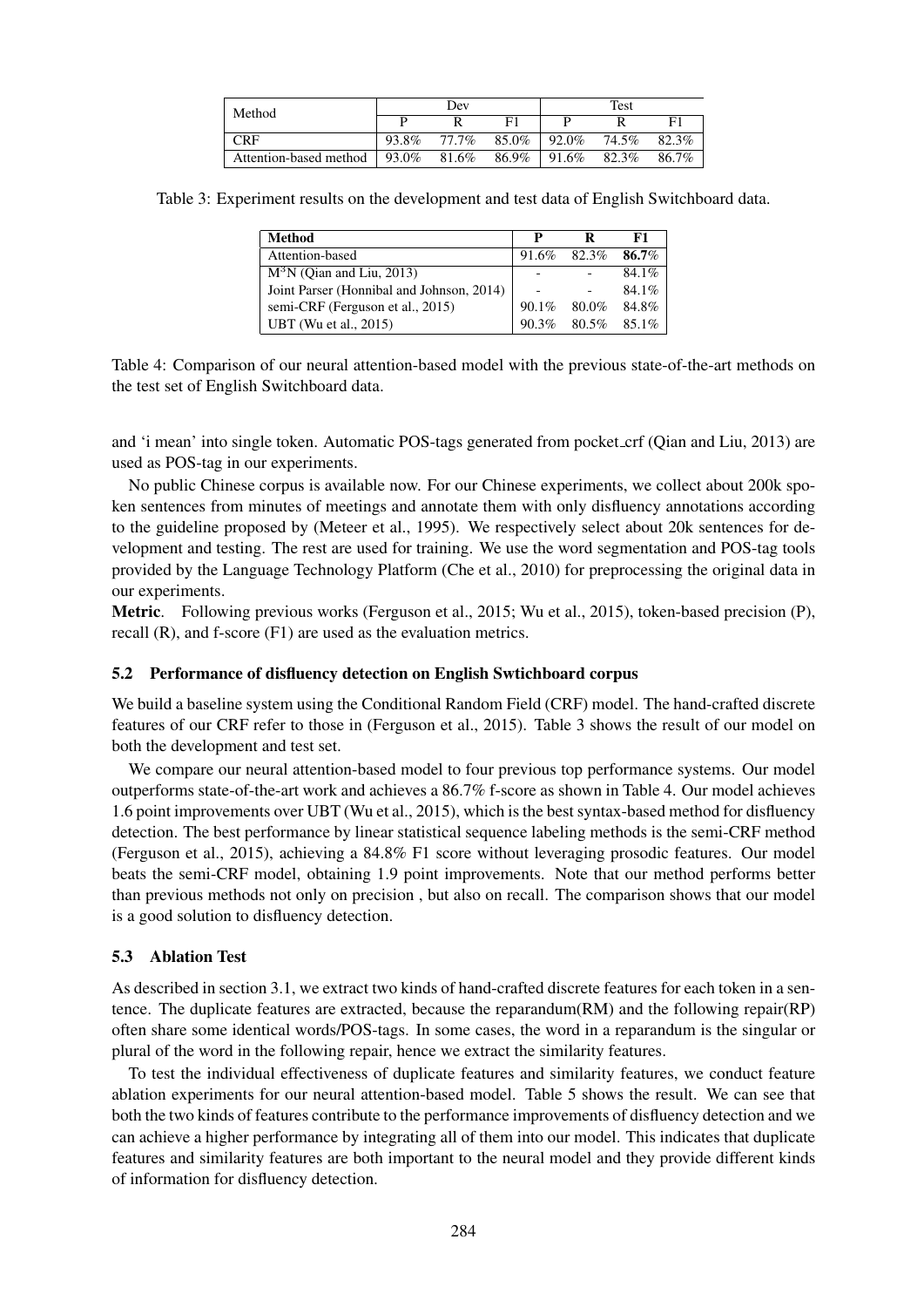| Method                   | Dev         |       |          | <b>Test</b> |             |       |
|--------------------------|-------------|-------|----------|-------------|-------------|-------|
|                          | P           | R     | F1       | P           | R           | F1    |
| Attention-based          | 93.0%       | 81.6% | 86.9%    | 91.6%       | 82.3%       | 86.7% |
| - Duplicate              | 93.6%       | 78.0% | $85.1\%$ | 90.8%       | 76.3%       | 82.9% |
| - Similarity             | 93.3%       | 82.0% | 87.3%    | 92.3%       | 80.9%       | 86.2% |
| - Duplicate - Similarity | 93.2% 76.8% |       | 84.2%    |             | 89.4% 76.2% | 82.3% |

Table 5: Results of feature ablation experiments on English Switchboard data.

| Method                 | Dev   |       |       | Test  |       |       |
|------------------------|-------|-------|-------|-------|-------|-------|
|                        |       |       |       |       |       | F1    |
| CRF                    | 76.5% | 42.0% | 54.2% | 75.9% | 41.6% | 53.8% |
| Attention-based method | 83.7% | 50.6% | 63.1% | 82.4% | 48.9% | 61.4% |

Table 6: Disfluency detection performance on Chinese annotated data.

# 5.4 Performance of disfluency detection on Chinese annotated corpus

In addition to English experiments, we also apply our method on Chinese annotated data. As there is no standard Chinese corpus, no Chinese experimental results are reported in (Honnibal and Johnson, 2014) and (Qian and Liu, 2013). We only use the CRF-based labeling model as our baselines. Table 6 shows the results of Chinese disfluency detection. Our models outperform the CRF model by more than 7 points on f-score which shows that our method is more effective.

# 6 Related Work

Most related works on disfluency detection are aimed at detecting repair type of disfluencies. (Johnson and Charniak, 2004) proposed a TAG-based noisy channel model for disfluency detection. The TAG model was used to find rough copies. Following the work of (Johnson and Charniak, 2004), (Zwarts and Johnson, 2011) extended the TAG model using minimal expected f-loss oriented n-best reranking with additional corpus for language model training. (Qian and Liu, 2013) proposed a muiti-step learning method using weighted max-margin markov network  $(M<sup>3</sup>N)$ . They showed that  $M<sup>3</sup>N$  model outperformed many other labeling models such as CRF model. (Ferguson et al., 2015) used the Semi-Markov CRF model for disfluency detection and achieved high f-score by integrating prosodic features.

Many syntax-based approaches have been proposed which jointly perform dependency parsing and disfluency detection. (Lease and Johnson, 2006) involved disfluency detection in a PCFG parser to parse the input along with detecting disfluencies. (Rasooli and Tetreault, 2013) designed a joint model for both disfluency detection and dependency parsing. (Honnibal and Johnson, 2014) presented a new joint model by extending the original transition actions with a new "Edit" transition. This model achieved good performance on both disfluency detection and parsing. (Wu et al., 2015) proposed a right-toleft transition-based joint method and achieved the state-of-the-art performance compared with previous syntax-based approaches.

RNN had been used to disfluency detection. (Hough and Schlangen, 2015) explored incremental detection, with an objective that combines detection performance with minimal latency. This approach achieved worse performance compared with other works for the latency constraints. (Cho et al., 2013) used word embeddings learned by an RNN as features in a CRF classifiers.

# 7 Conclusion and Future Work

In this paper, we firstly regard the disfluency detection as a sequence-to-sequence problem and propose a neural attention-based model. Our model break the constraint of vanilla sequence-to-sequence method that the size of the output dictionary should be fixed a priori by modifying the structure of decoder. Experimential results show that our method achieves the best reported performance on the commonly used English Switchboard corpus and a better performance than CRF model on in-house Chinese annotated data.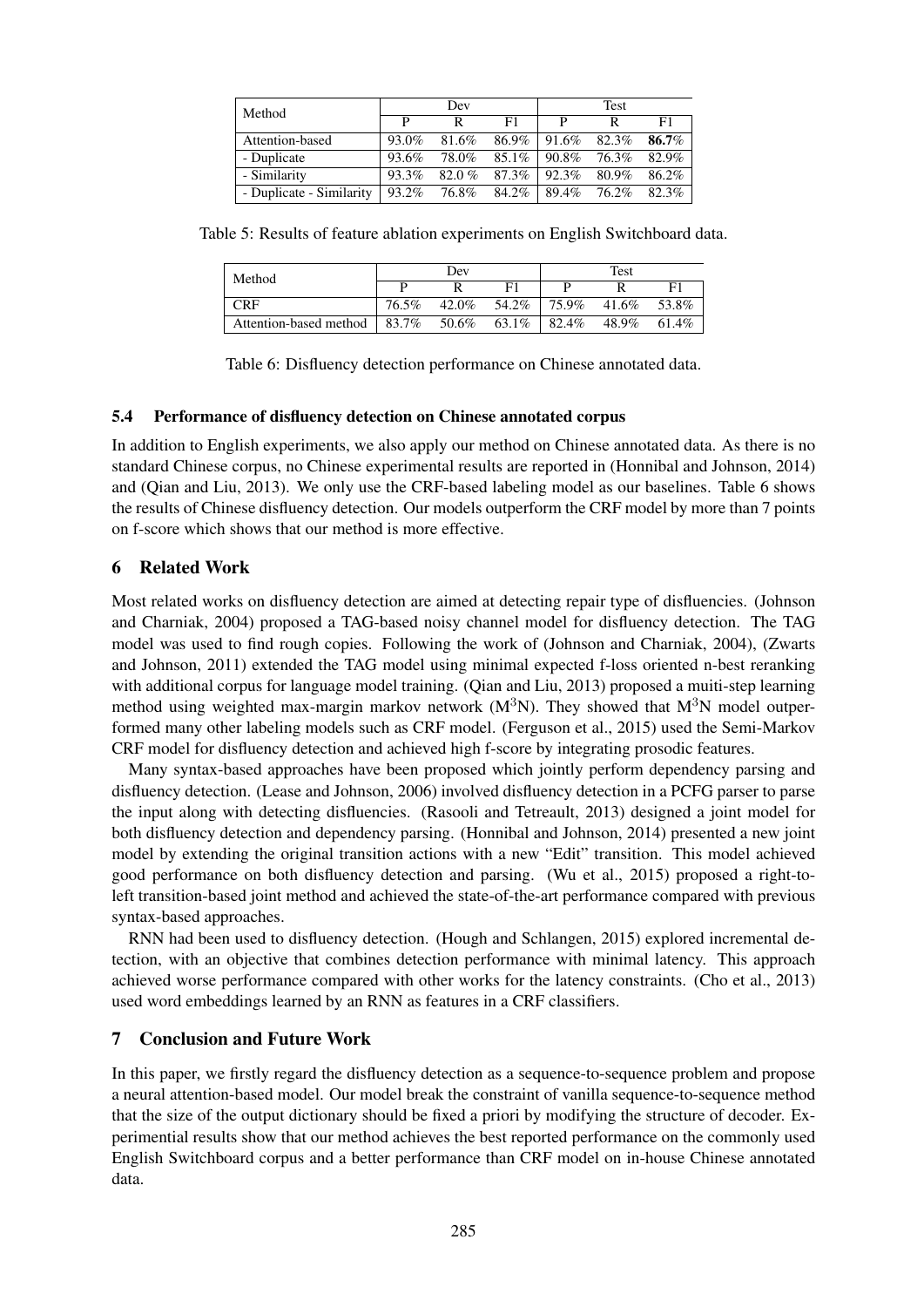In the future, we will try to incorporate character-based representations into the encoder model. We would also like to jointly model disfluency detection and automatic punctuation using some neural network.

#### Acknowledgments

We thank the anonymous reviewers for their valuable suggestions. This work was supported by the National Key Basic Research Program of China via grant 2014CB340503 and the National Natural Science Foundation of China (NSFC) via grant 61370164 and 61632011.

#### References

- Dzmitry Bahdanau, Kyunghyun Cho, and Yoshua Bengio. 2014. Neural machine translation by jointly learning to align and translate. *In ICLR 2015, arXiv preprint arXiv:1409.0473*.
- Eugene Charniak and Mark Johnson. 2001. Edit detection and parsing for transcribed speech. In *Proceedings of the second meeting of the North American Chapter of the Association for Computational Linguistics on Language technologies*, pages 1–9. Association for Computational Linguistics.
- Wanxiang Che, Zhenghua Li, and Ting Liu. 2010. Ltp: A chinese language technology platform. In *Coling 2010: Demonstrations*, pages 13–16, Beijing, China, August. Coling 2010 Organizing Committee.
- Eunah Cho, Thanh-Le Ha, and Alex Waibel. 2013. Crf-based disfluency detection using semantic features for german to english spoken language translation. *IWSLT, Heidelberg, Germany*.
- Kyunghyun Cho, Bart van Merrienboer, Caglar Gulcehre, Dzmitry Bahdanau, Fethi Bougares, Holger Schwenk, and Yoshua Bengio. 2014. Learning phrase representations using rnn encoder–decoder for statistical machine translation. In *Proceedings of the 2014 Conference on Empirical Methods in Natural Language Processing (EMNLP)*, pages 1724–1734, Doha, Qatar, October. Association for Computational Linguistics.
- Chris Dyer, Miguel Ballesteros, Wang Ling, Austin Matthews, and Noah A. Smith. 2015. Transition-based dependency parsing with stack long short-term memory. In *Proceedings of the 53rd Annual Meeting of the Association for Computational Linguistics and the 7th International Joint Conference on Natural Language Processing (Volume 1: Long Papers)*, pages 334–343. Association for Computational Linguistics, July.
- James Ferguson, Greg Durrett, and Dan Klein. 2015. Disfluency detection with a semi-markov model and prosodic features. In *Proceedings of the 2015 Conference of the North American Chapter of the Association for Computational Linguistics: Human Language Technologies*, pages 257–262. Association for Computational Linguistics.
- Kallirroi Georgila. 2009. Using integer linear programming for detecting speech disfluencies. In *Proceedings of Human Language Technologies: The 2009 Annual Conference of the North American Chapter of the Association for Computational Linguistics, Companion Volume: Short Papers*, pages 109–112. Association for Computational Linguistics.
- Rich Caruana Steve Lawrence Lee Giles. 2001. Overfitting in neural nets: Backpropagation, conjugate gradient, and early stopping. In *Advances in Neural Information Processing Systems 13: Proceedings of the 2000 Conference*, volume 13, page 402. MIT Press.
- Matthew Honnibal and Mark Johnson. 2014. Joint incremental disfluency detection and dependency parsing. *Transactions of the Association for Computational Linguistics*, 2:131–142.
- Julian Hough and David Schlangen. 2015. Recurrent neural networks for incremental disfluency detection. In *Sixteenth Annual Conference of the International Speech Communication Association*.
- Mark Johnson and Eugene Charniak. 2004. A tag-based noisy channel model of speech repairs. In *Proceedings of the 42nd Annual Meeting on Association for Computational Linguistics*, page 33. Association for Computational Linguistics.
- Matthew Lease and Mark Johnson. 2006. Early deletion of fillers in processing conversational speech. In *Proceedings of the Human Language Technology Conference of the NAACL, Companion Volume: Short Papers*, pages 73–76. Association for Computational Linguistics.
- Wang Ling, Chris Dyer, Alan Black, and Isabel Trancoso. 2015. Two/too simple adaptations of word2vec for syntax problems. In *Proceedings of the 2015 Conference of the North American Chapter of the Association for Computational Linguistics: Human Language Technologies*, pages 1299–1304.